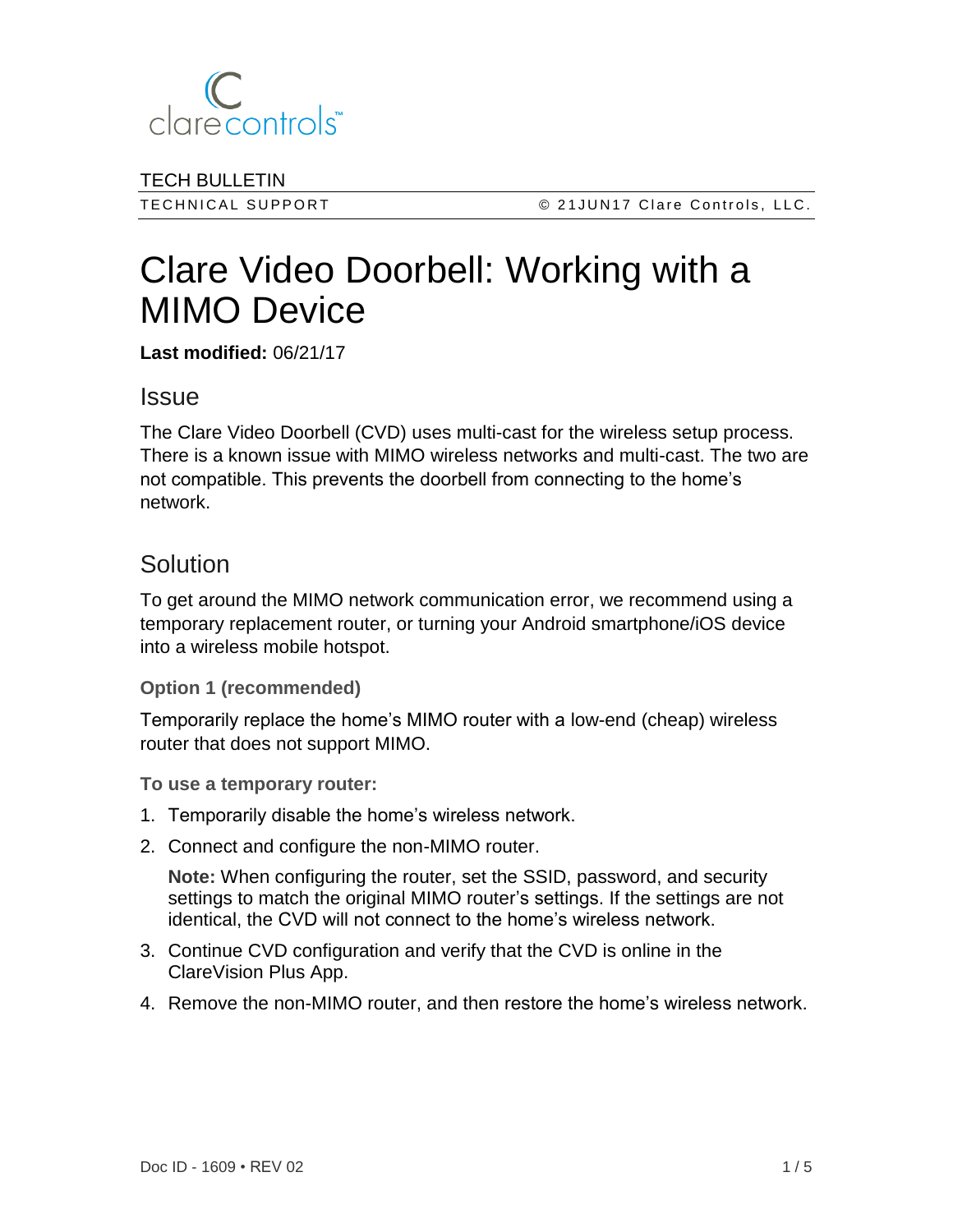5. Confirm the CVD remains online in the ClareVision Plus App.

#### **Notes**

- An installation technician should hold onto this router and use it as needed in the future.
- Verify that the CVD is available in the Clare Vision Plus cloud server before restoring the original network.

#### **Option 2 (requires 2 smart devices)**

This option requires the use of 2 smart phones/iOS devices. Use the first device as a wireless hotspot, and then use the secondary device to add and configure the CVD with the ClareVision Plus App.

#### **Notes**

- This does affect data usage and may not be an option for all phones.
- A secondary device is required for App access. The secondary device can be an iPad, the homeowner's device, or a personal smart phone/device.

**To use your mobile device as a wireless hotspot:** 

1. Select a device to use as the hotspot, and then change its name. See below, "To change the name of an iOS device."

**Note:** This step is only required for iOS device's. An iOS device uses its name for hotspot generation. An Android smartphone's hotspot is configurable during creation.

- 2. Create a mobile hotspot for the device. This process is device and model specific, see the manufacturer's documentation regarding hotspot creation.
- 3. Access your second device and connect to the mobile hotspot created in step 2.
- 4. Continue CVD configuration.
- 5. Once the CVD is fully configured and online in the Clare Vision Plus App, turn your mobile hotspot off.

**Note:** If you changed the device's name, change it back to the desired name.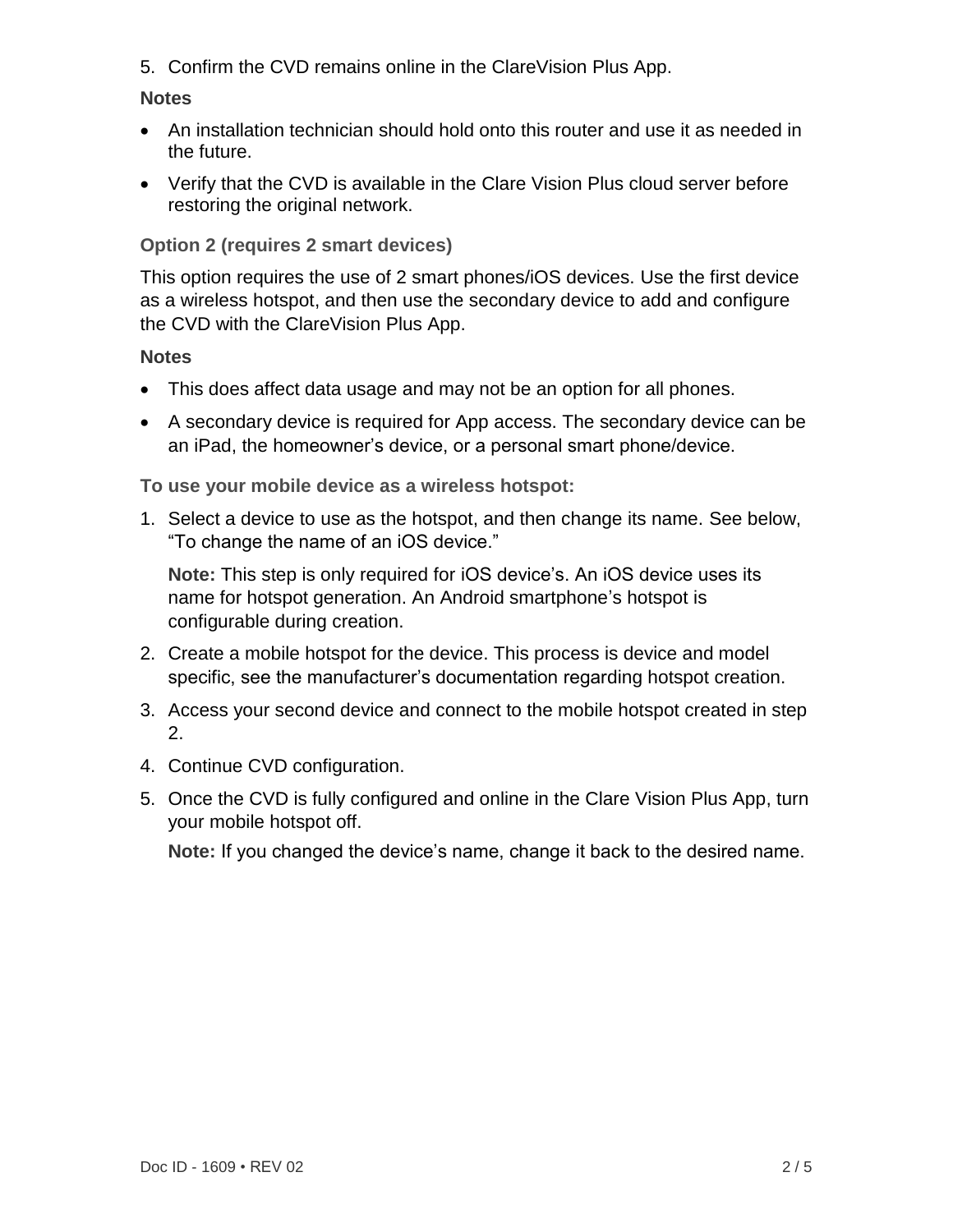- **To change the name of an iOS device:**
- 1. Access the device's settings.



2. Tap **About**.

| •○○○○ Verizon ক<br>1:27 PM<br><b>くSettings</b><br>General |               |
|-----------------------------------------------------------|---------------|
|                                                           |               |
| About                                                     |               |
| Software Update                                           |               |
|                                                           |               |
| Spotlight Search                                          | ⋋             |
| Handoff                                                   | ↘             |
| CarPlay                                                   | $\mathcal{E}$ |
|                                                           |               |
| Accessibility                                             | $\,>\,$       |
|                                                           |               |
| Storage & iCloud Usage                                    | ⋋             |
| Background App Refresh                                    | ↘             |
|                                                           |               |
| Restrictions                                              | Off $>$       |
|                                                           |               |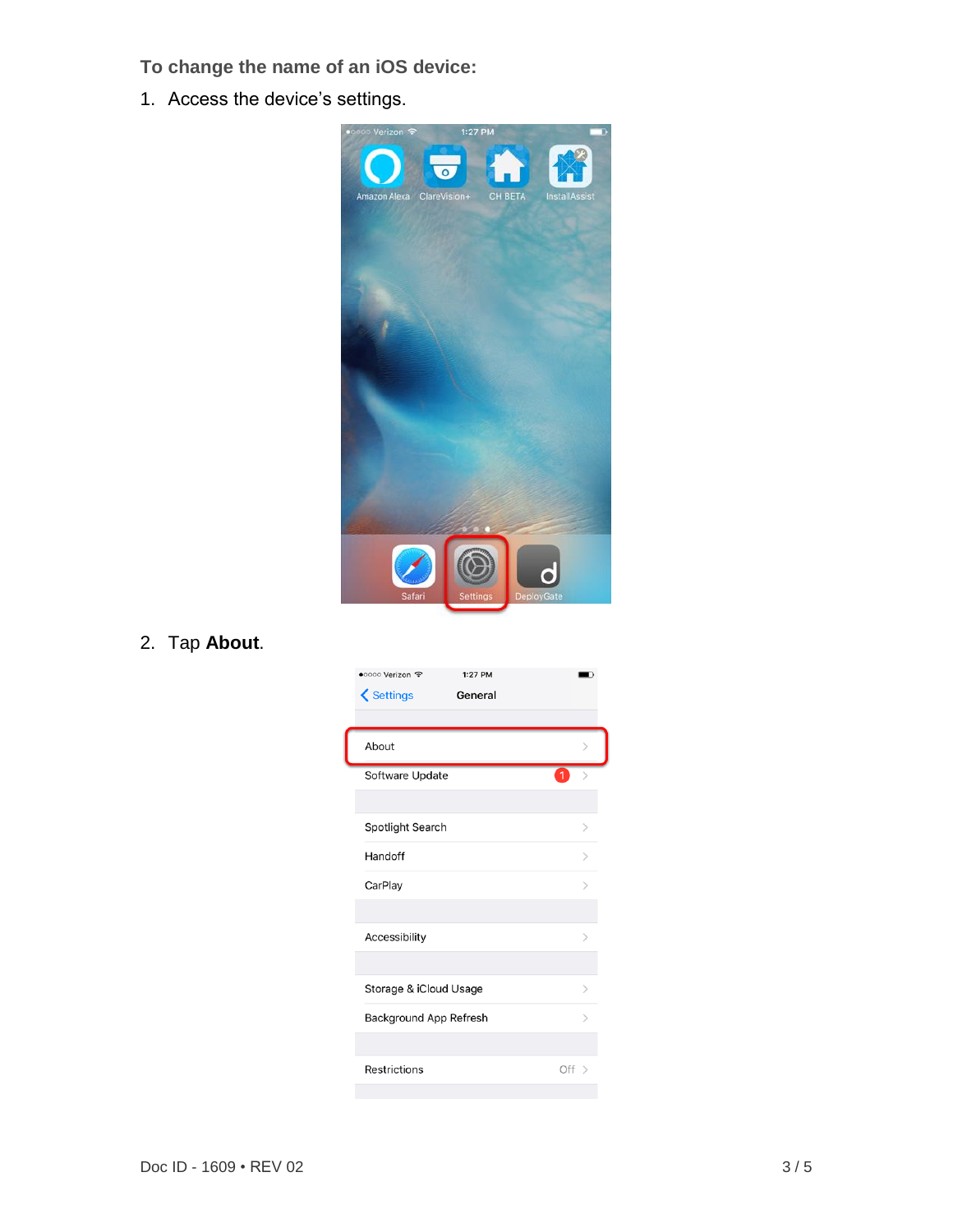#### 3. Tap **Name**.

| ••○○○ Verizon ক<br>$\bigwedge$ General | 1:27 PM<br>About |                 |
|----------------------------------------|------------------|-----------------|
| Name                                   |                  | tim's iPhone >  |
| Network                                |                  | Verizon         |
| Songs                                  |                  | $\Omega$        |
| Videos                                 |                  | $\bigcirc$      |
| Photos                                 |                  | 73              |
| Applications                           |                  | 9               |
| Capacity                               |                  | 12.36 GB        |
| Available                              |                  | 8.45 GB         |
| Version                                |                  | 10.3.1 (14E304) |
| Carrier                                |                  | Verizon 28.4    |
| Model                                  |                  | MG5W2LL/A       |
| Serial Number                          |                  | F19NJH6YG5MC    |

4. Rename the phone, and then tap **Done**.